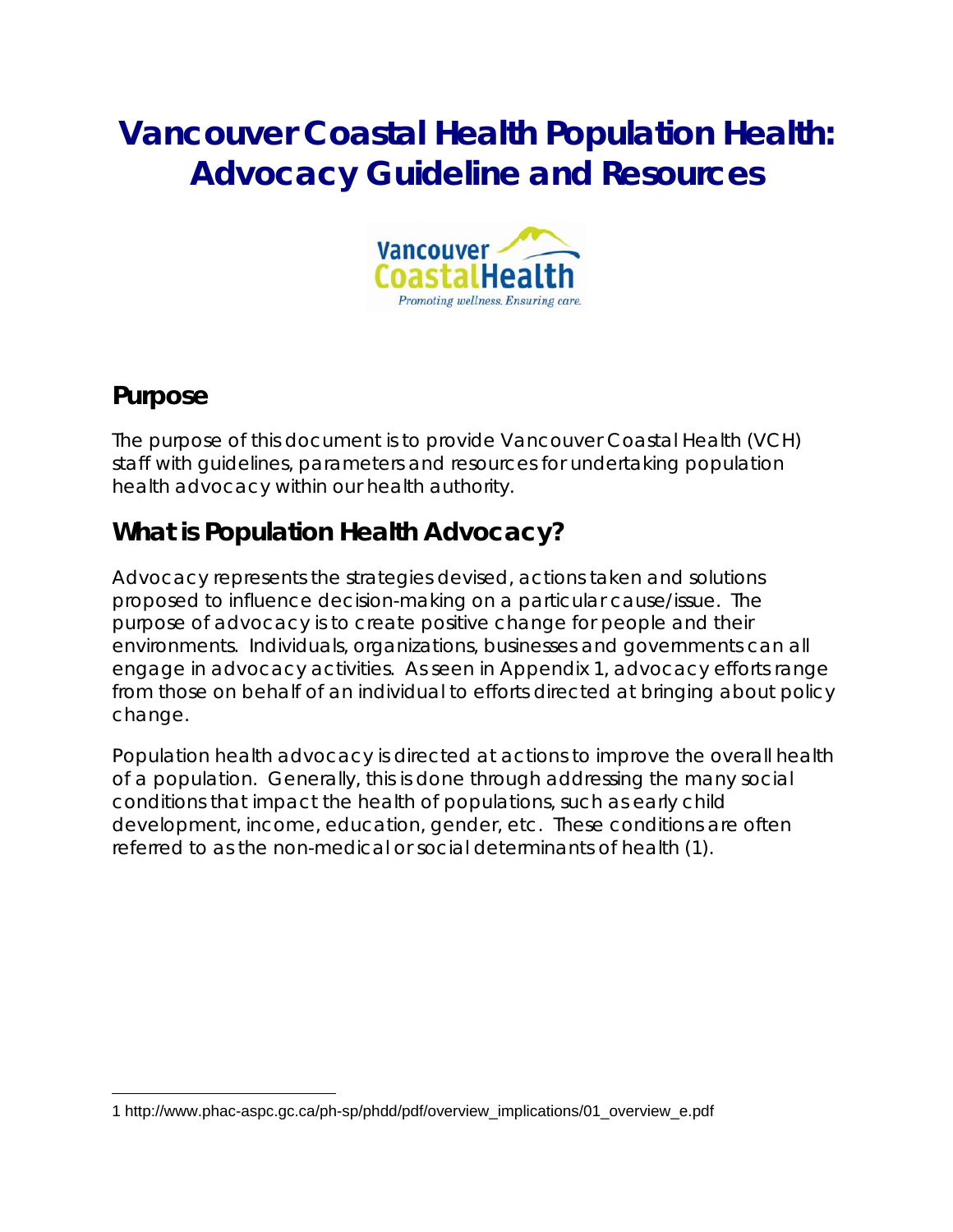## **Why is Advocacy important within Vancouver Coastal Health?**

Many Vancouver Coastal Health employees already integrate advocacy into their day-to-day activities. Population health advocacy is mandated and supported through the following VCH resources/initiatives:

- The VCH vision statement identifies a role for community level health action: *"We are committed to supporting healthy lives in healthy communities with our partners through care, education and research".*
- A VCH Population Health Framework, endorsed by the Senior Executive Team, outlines advocacy as one of four key population health strategies. (See: www.vch.ca/professionals/docs/population\_health\_approach.pdf).
- The Ministry of Health directed Core Functions Framework Implementation project highlights advoacy as a key component in several public health core programs. (See: www.vch.ca/public/pip.htm).
- Advocacy is a key component of the newly released *Core Competencies for Public Health in Canada* (See: www.phac-aspc.gc.ca/ccphcesp/pdfs/cc-manual-eng090407.pdf)

All of these resources and initiatives support VCH employees in providing a credible voice in advocating for healthy public policies around issues related to the social determinants of health. For example, this might be a public health nurse describing the health impacts of poverty on children at a press release or the Chief Medical Health Officer writing a letter to the Minster of Health calling for a ban on Trans Fats.

## **What are the Principles of Advocacy?**

Although VCH has a mandate to advocate on population health issues, we must still work within our organizational and administrative policies. The following principles can guide staff in choosing advocacy topics and activities.

Topics or activities should:

- Provide a non-partisan viewpoint.
- Adhere to the professional standards of your occupation.
- Focus on the health impacts of an issue.

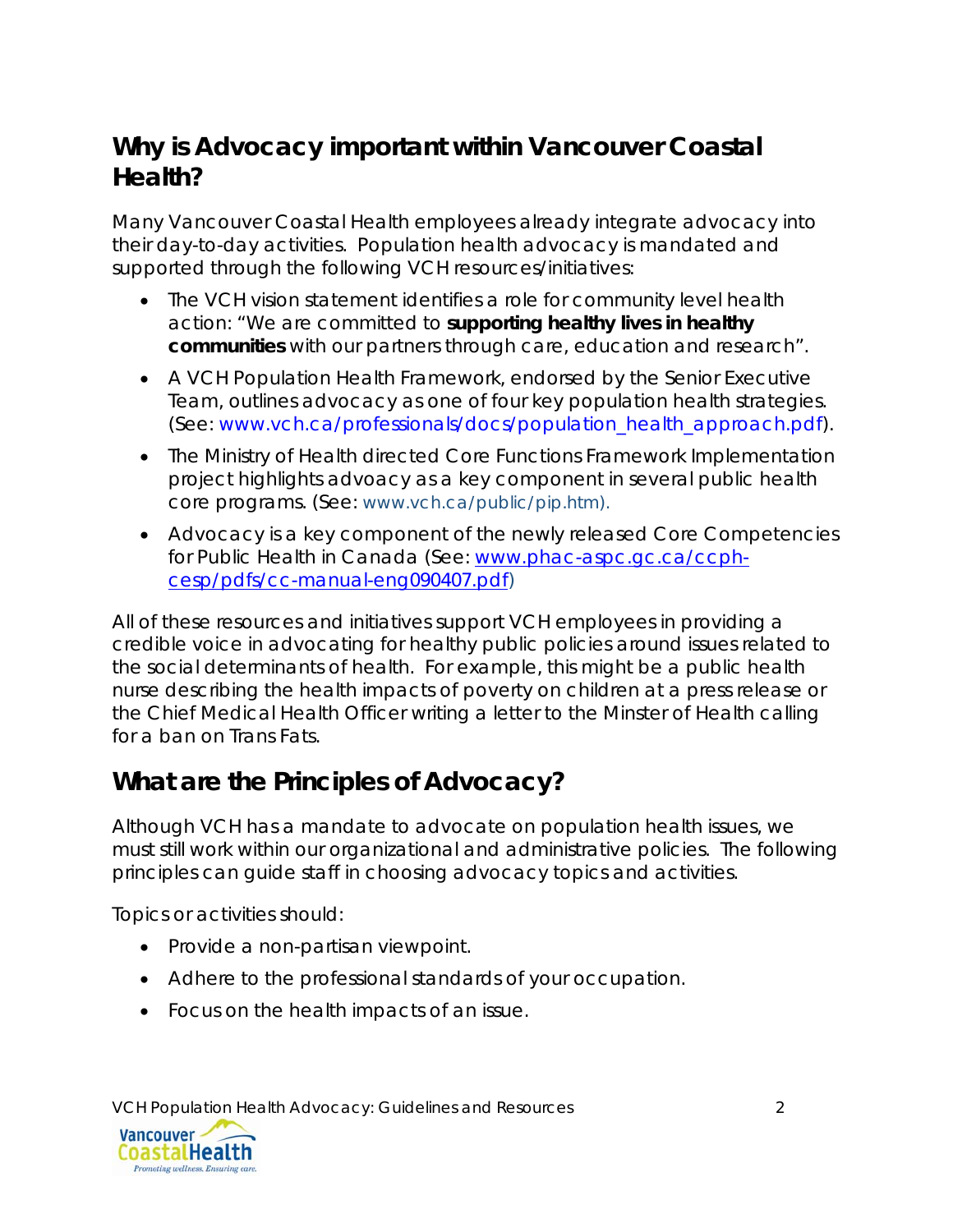Individuals undertaking an advocacy topic or activity should:

- Be respectful of stakeholders/partners and ensure that they have been consulted on the appropriate issues.
- Consider the expertise on an issue and ensure a response is based on research/best practices whenever possible.
- Identify advocacy activities that are part of the VCH mandate, sustainable and within the capacity of staff.
- Ensure approval of managers for advocacy activities and keep managers informed throughout the advocacy process.
- Follow VCH communications guidelines (See Appendix 2).

## **Advocacy Resources**

In addition to the descriptions of advocacy (Appendix 1) and communication guidelines (Appendix 2), the VCH Population Health Advocacy Framework lists key questions that can assist in advocacy decision-making (e.g., topic selection, activity selection). The Advocacy Framework is found in Appendix 3A and 3B. Appendix 4 provides additional resources for population health advocacy work.

The materials and resources listed in this document are provided as a starting point for undertaking advocacy within VCH. If you have additional questions regarding population health or advocacy, please direct inquiries to Vancouver Coastal Health Population Health (PopulationHealth@vch.ca).

Advocacy resources and initiatives on the VCH Internet Site: www.vch.ca/public/Advocacy.htm

> VCH Population Health: www.vch.ca/population/

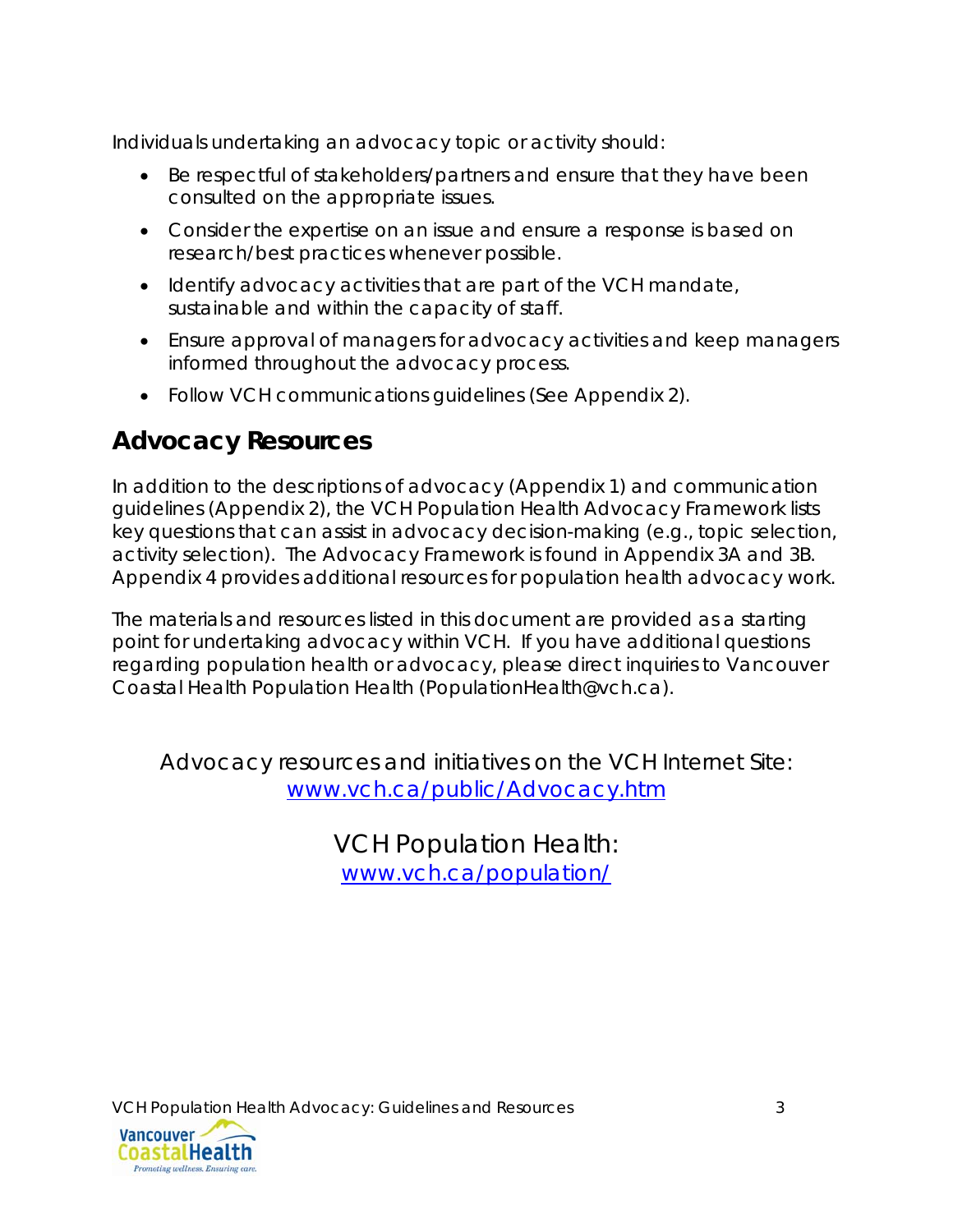## **Appendix 1: Types of Advocacy**

| Self-Advocacy               | Speaking or acting on our own behalf and<br>standing up for our rights (e.g., asking to see<br>a store manager if not treated appropriately)                                                                                                                                                                                                                                                                  |
|-----------------------------|---------------------------------------------------------------------------------------------------------------------------------------------------------------------------------------------------------------------------------------------------------------------------------------------------------------------------------------------------------------------------------------------------------------|
| <b>Natural Advocacy</b>     | Speaking up in the moment, when one<br>notices that something is not right or unfair<br>and others are not able to speak up for<br>themselves (e.g., seeing someone being hurt<br>and intervening)                                                                                                                                                                                                            |
| Peer Advocacy               | Encouraging and supporting other individuals<br>to speak or act for themselves (e.g., assisting<br>people to discuss their health issues with their<br>family physician)                                                                                                                                                                                                                                      |
| <b>Service Advocacy</b>     | Working within systems to assist individuals<br>and families in ensuring their needs are met<br>(e.g., referral to a community agency for<br>postpartum depression support)                                                                                                                                                                                                                                   |
| Program Advocacy            | Working to support a program or prevent its<br>demise (e.g., writing to stakeholders to keep<br>childcare programs from closing)                                                                                                                                                                                                                                                                              |
| <b>Cause/Issue Advocacy</b> | Working with other advocates to influence<br>politicians/senior bureaucrats at all levels of<br>government to change legislation or policies<br>that affect large numbers of people (e.g.,<br>engaging in joint initiatives with education<br>advocates to enact change re child poverty,<br>increasing childcare spaces in VCH).<br>Advocacy targets may also be private<br>businesses or governance bodies. |

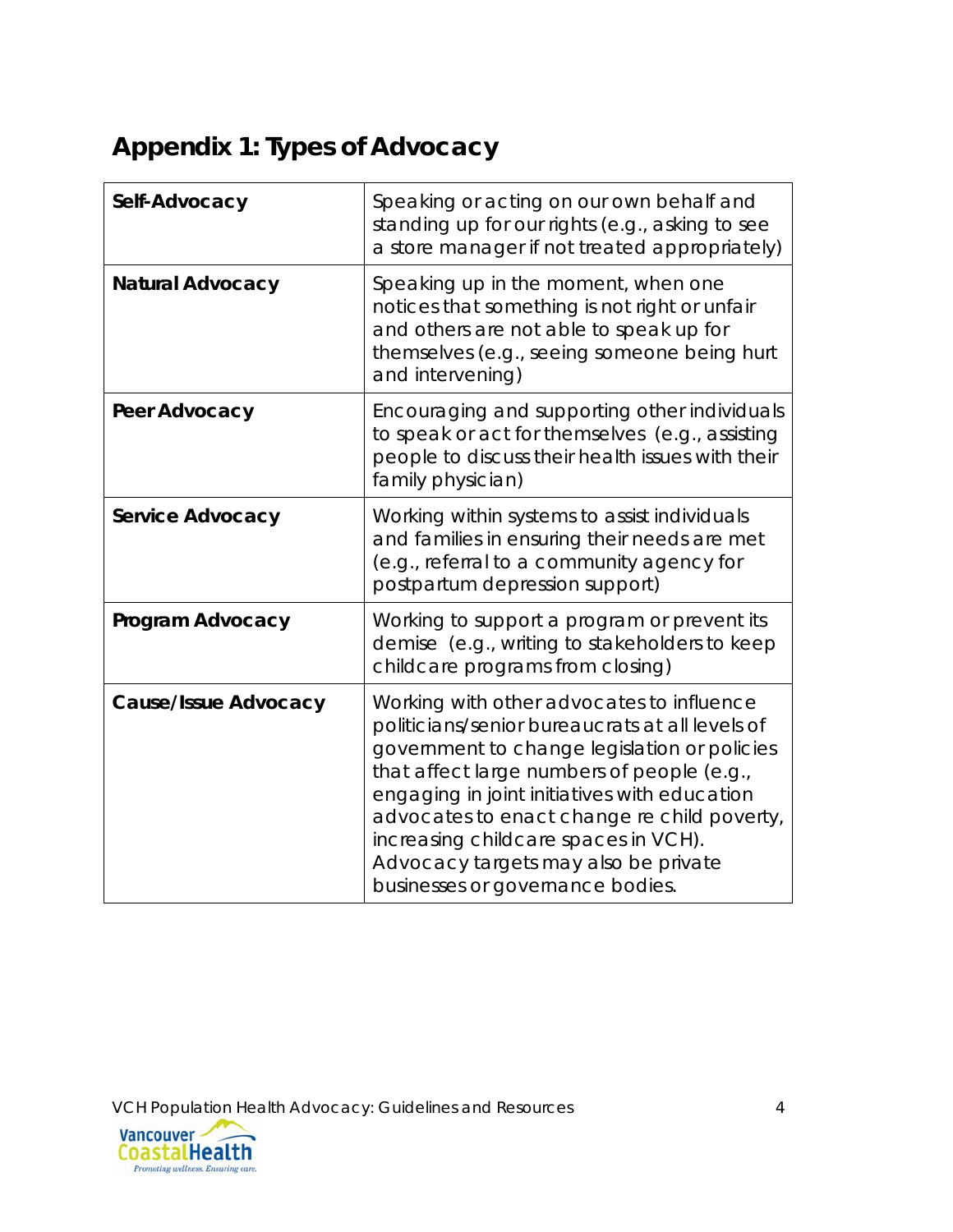## **Appendix 2: Communications and Advocacy**

The Public Affairs and Communications Department at Vancouver Coastal Health can provide you with guidelines and resources for your advocacy initiatives involving the media. If you wish to speak to the media on behalf of VCH as an advocate (e.g., letter to the editor, media interview, etc.), please contact VCH Communications to review the content. Prior to contacting Communications, please ensure that:

- 1) Someone in your department has checked the content for accuracy.
- 2) All relevant personnel (i.e., managers) in your department are aware of the initiative.

Communications will review the material through the political/media lens and provide feedback. The material you have prepared does not necessarily need to agree with VCH on a topic. However, if changes are suggested and you choose not to accept them then you are asked to submit the material as a private citizen, rather than as a VCH advocate.

Adhering to this process provides Communications with an opportunity to supply additional information that may assist you in your initiative. Communications can include the information in their daily communications summary in case the media calls about a particular issue.

### **Contact Information:**

Gavin Wilson (Gavin.Wilson@vch.ca) (Please cc James Nesbitt – James.Nesbitt@vch.ca)

### **Communications Toolkit:**

Media guidelines and other communications planning tools are available in the VCH Communications toolkit located on VCH Connect: http://vchconnect.vch.ca/programs\_services/communications/cmns\_toolkit/page\_19249.htm

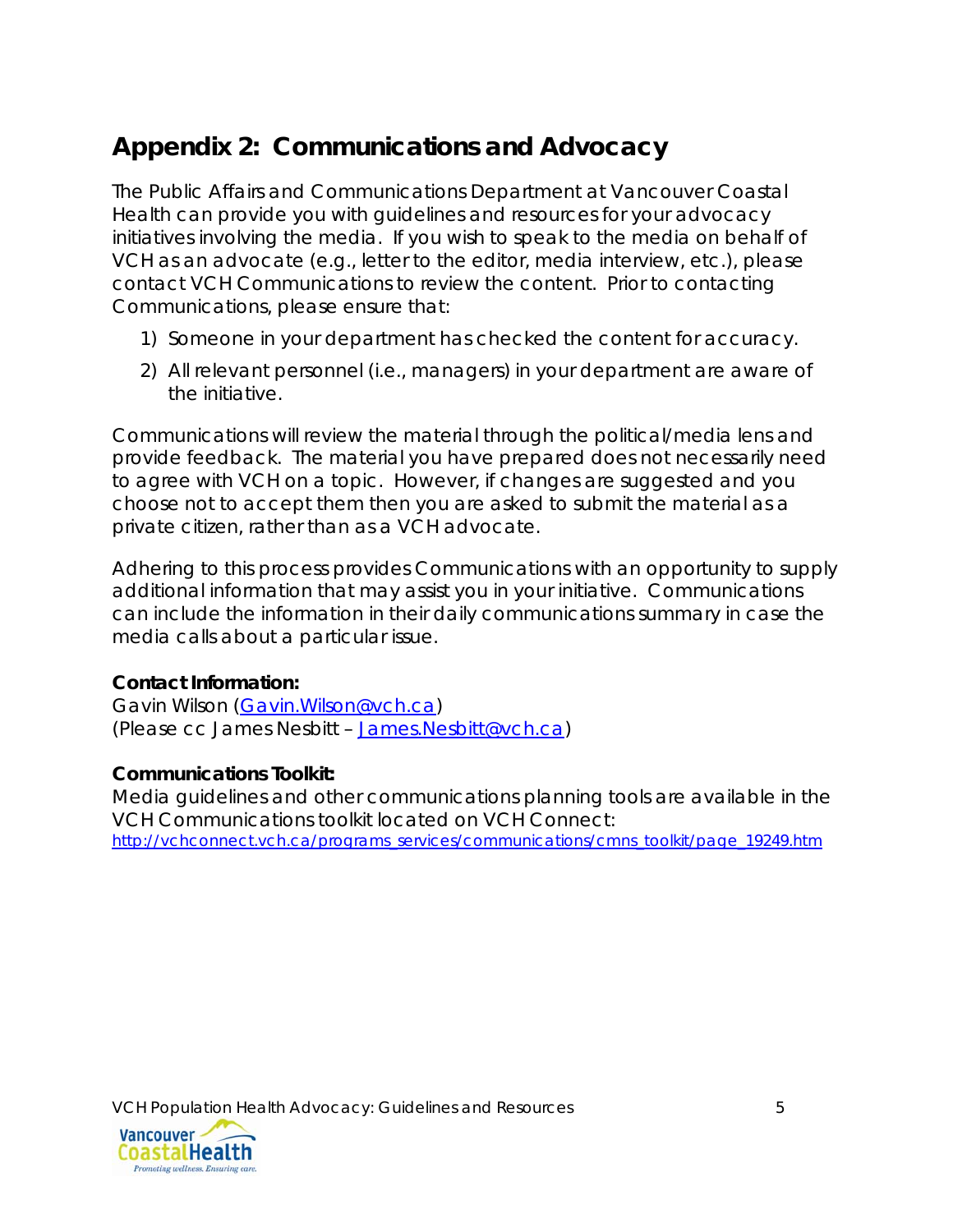## **Appendix 3A: Advocacy Framework**



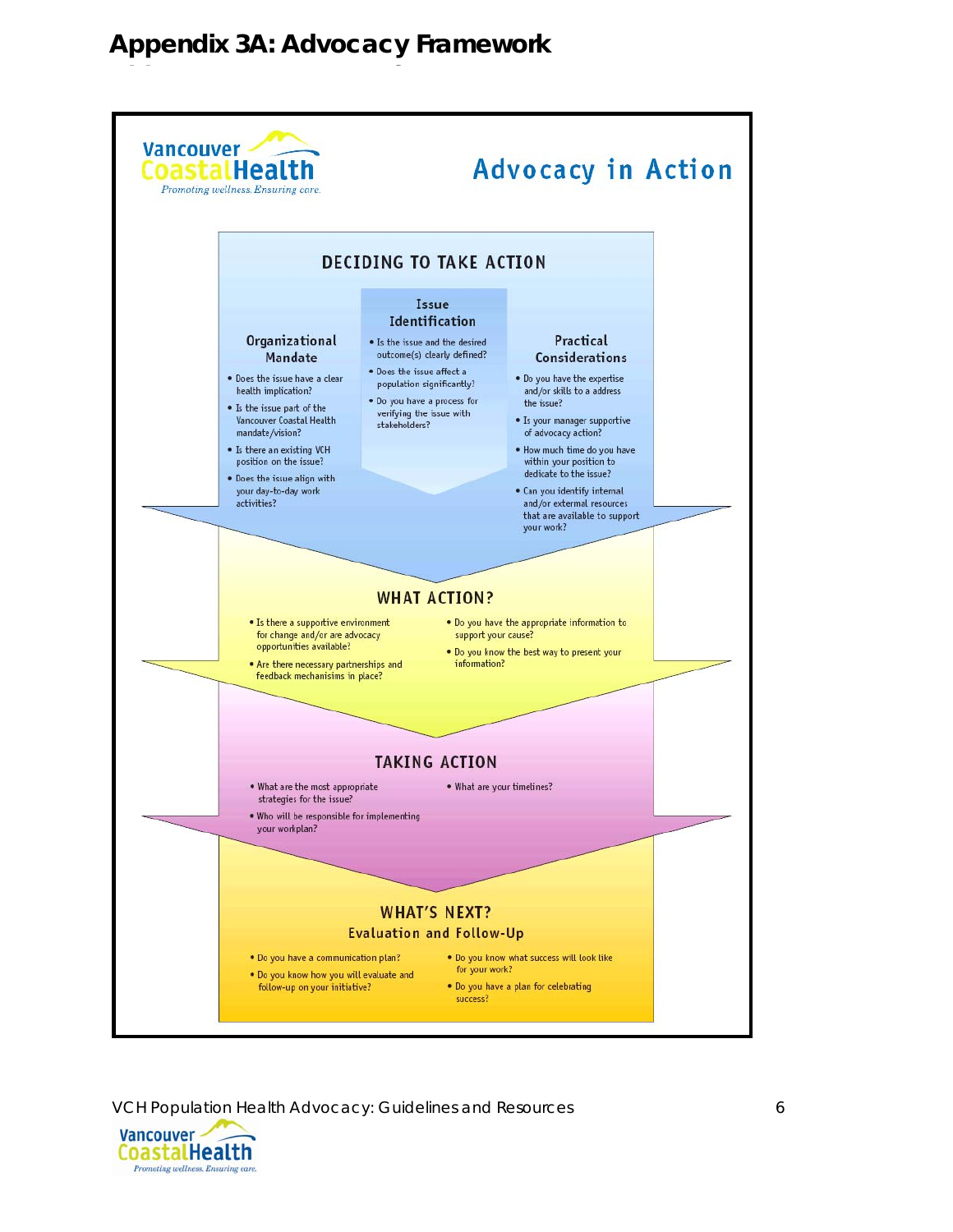# **Appendix 3B: Framework Worksheet**

| <b>Issue/Position:</b> |                                                                                                    |  |
|------------------------|----------------------------------------------------------------------------------------------------|--|
|                        |                                                                                                    |  |
|                        |                                                                                                    |  |
|                        | Defining the Issue                                                                                 |  |
| $\circ$                | Is the issue and desired outcome(s)<br>clearly defined?                                            |  |
| O                      | Does the issue affect a significant<br>population?                                                 |  |
| O                      | Do you have a process for verifying<br>the issue with stakeholders?                                |  |
|                        | <b>Organizational Mandate</b>                                                                      |  |
| O                      | Does the issue have a clear health<br>implication?                                                 |  |
| $\circ$                | Is the issue part of the Vancouver<br>Coastal Health mandate/vision?                               |  |
| O                      | Is there an existing VCH position on<br>the issue?                                                 |  |
| O                      | Does the issue align with your day-<br>to-day work activities?                                     |  |
|                        | <b>Practical Considerations</b>                                                                    |  |
| O                      | How much time do you have within<br>your position to dedicate to the<br>issue?                     |  |
| O                      | Do you have the expertise and/or<br>skills to address the issue?                                   |  |
| O                      | Is your manager supportive of<br>advocacy action?                                                  |  |
| O                      | Can you identify internal and/or<br>external resources that are<br>available to support your work? |  |

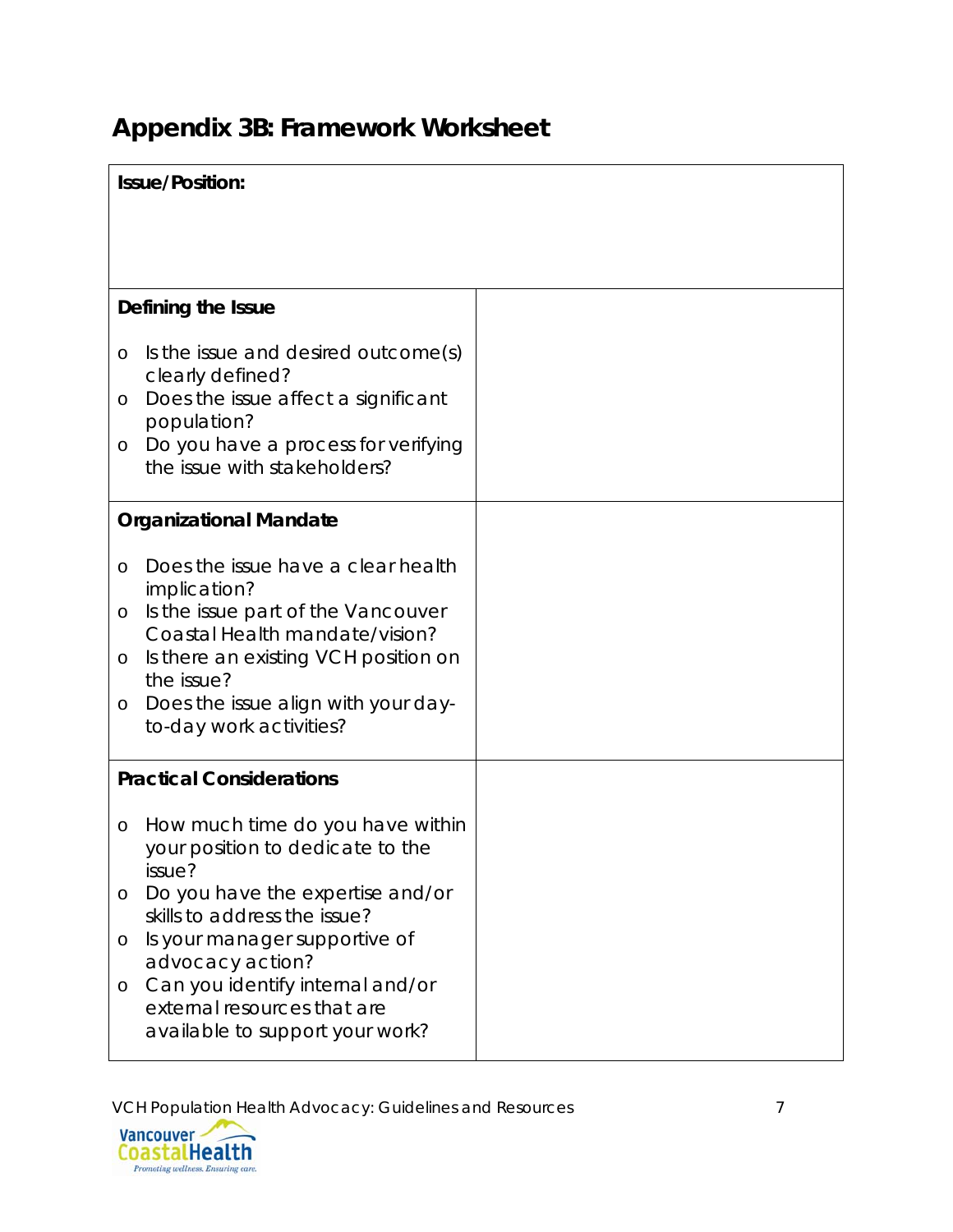|                                                     | What action is possible?                                                                                                                                                    |  |
|-----------------------------------------------------|-----------------------------------------------------------------------------------------------------------------------------------------------------------------------------|--|
| O<br>O                                              | Is there a supportive environment<br>for change and/or are advocacy<br>opportunities available?<br>Are there necessary partnerships<br>and feedback mechanisms in<br>place? |  |
| $\circ$<br>O                                        | Do you have the appropriate<br>information to support your cause?<br>Do you know the best way to<br>present your information?                                               |  |
|                                                     | What action are you going to take?                                                                                                                                          |  |
| O<br>$\circ$<br>O                                   | What are the most appropriate<br>advocacy strategies for the issue?<br>Who will be responsible for<br>implementing your workplan?<br>What are your timelines?               |  |
| <b>What's Next? Communication and</b><br>Evaluation |                                                                                                                                                                             |  |
|                                                     |                                                                                                                                                                             |  |
| O                                                   | Do you have a communication<br>plan?                                                                                                                                        |  |
| $\circ$                                             | Do you know what success will look<br>like for your work?                                                                                                                   |  |
| $\circ$                                             | Do you know how you will evaluate<br>and follow-up on your initiative?                                                                                                      |  |

VCH Population Health Advocacy: Guidelines and Resources 8<br> **Vancouver**<br> **Coastal Health**<br> **Promoting wellness. Ensuring care.** 

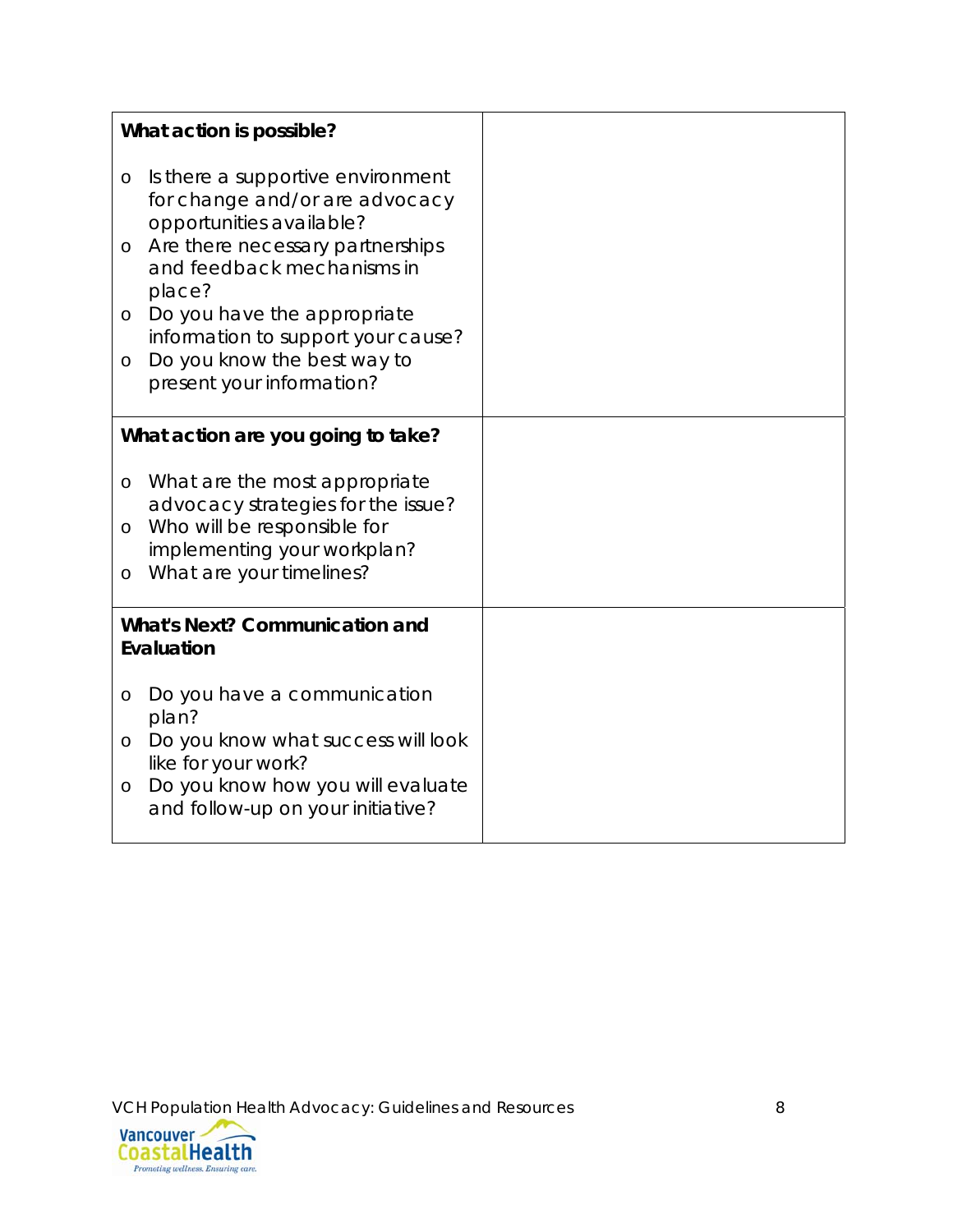## **Appendix 4: Advocacy Strategies**

### **How do you select an issue/position?**

- An issue may be identified when it has been brought to the attention of the public and becomes a public concern and/or you may see a situation that creates difficulty or hardship for an individual or group.
- Understand what resources are available to you (Human, Financial, Evidence, Tools and Partners).
- Identify Opportunities: Are you responding to a policy change? Is there an opportunity to participate in a consultation process (e.g., Conversation on Health)? Is there public appeal for the issue? Timing may be critical for taking action on your issue.
- Once you have selected an issue, ensure that you define your position and issue so it is easily understood and mobilizes people to act through the selection of clear, well-defined goals.

For more information on Identifying and Understanding your Issue: ctb.ku.edu/tools/en/sub\_section\_main\_1200.htm

### **What are some key advocacy strategies?**

### **Direct Meetings with Decision-Makers.**

- Identify gate-keepers.
- Learn as much as you can before initial contact (i.e., biography, previous positions on similar issues).
- Position yourself as a resource to the decision-maker.

### **Letters to the Editor**

- Respond to trigger pieces.
- Refer to previous articles or statements, acknowledge what was said and add to or challenge.
- Respond quickly (within 3 days).
- Be brief and state most important points first.
- Copy to legislators as appropriate.
- Be aware of VCH policies and resources that might already exist on an issue.

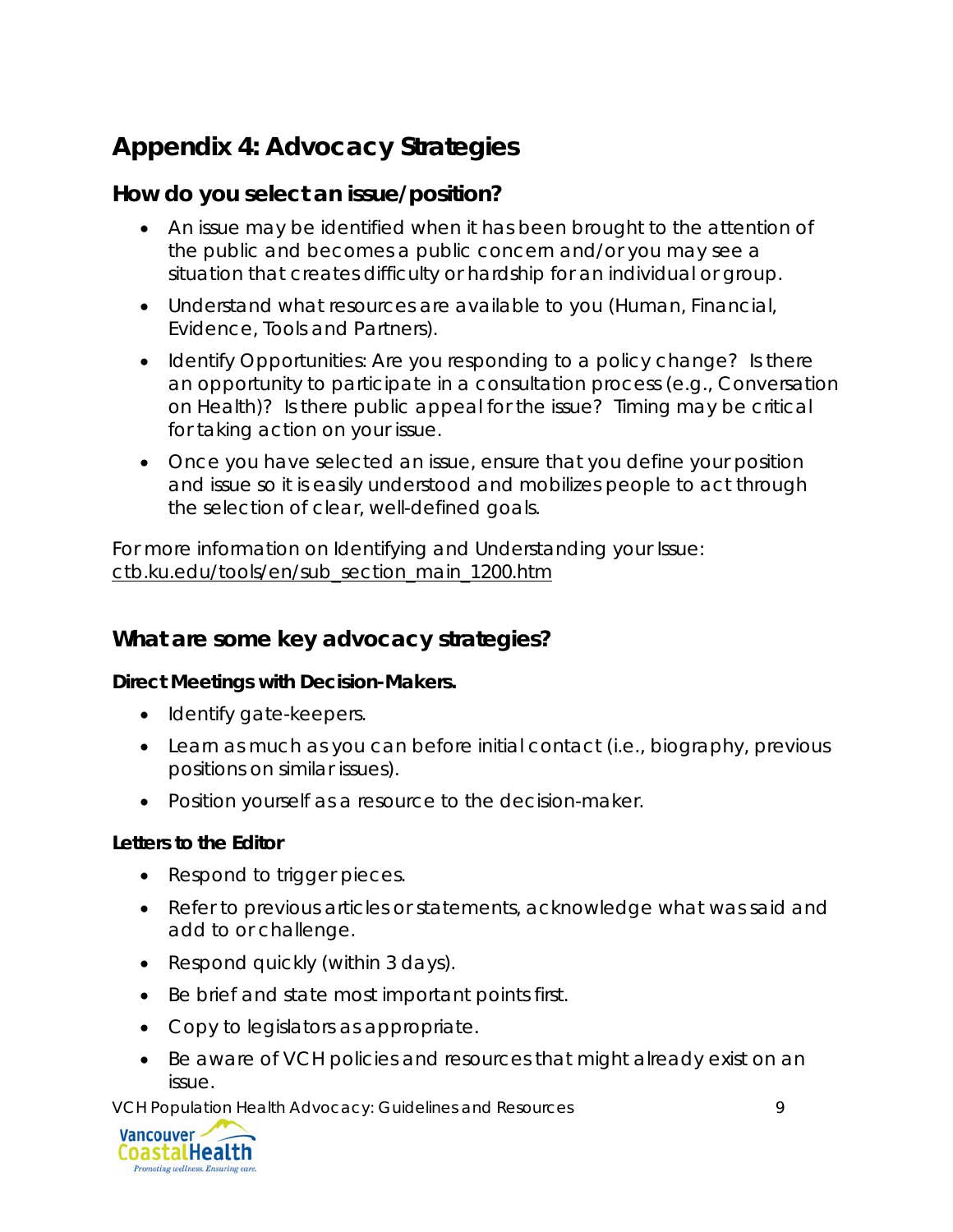#### **Supporting Partners**

- Provide health information on an issue.
- Encourage partners to speak out on the issue/cause.
- Provide partners with an opportunity to have their voices heard in a nonthreatening and supportive environment.
- Prepare a policy brief or position paper.
- Help sponsor a meeting on an issue/cause.
- Serve on a policy working group to provide a health perspective.
- Participate in meda events to provide a health perspective.
- Write a letter (in support of a policy issue)
	- o Explain the problem and provide evidence on the health impacts of the issue.
	- o Propose a solution and identify exactly what you want to have happen.
	- o End the letter respectfully, thanking the reader for his/her time and encouraging him/her to take care of the problem.

#### **Media Advocacy**

- Media advocacy is the process of working with the media to influence healthy public policies through shaping debate about the topic.
- Successful media advocacy ensures that issues include a public health perspective, emphasizes the social, cultural, economic and political dimensions of health problems, and stresses the importance of participation and empowerment in health promotion.
- Be aware of VCH Communications policies and resources (See: Appendix 2).
- Resources: www.thcu.ca/infoandresources/media\_advocacy.htm